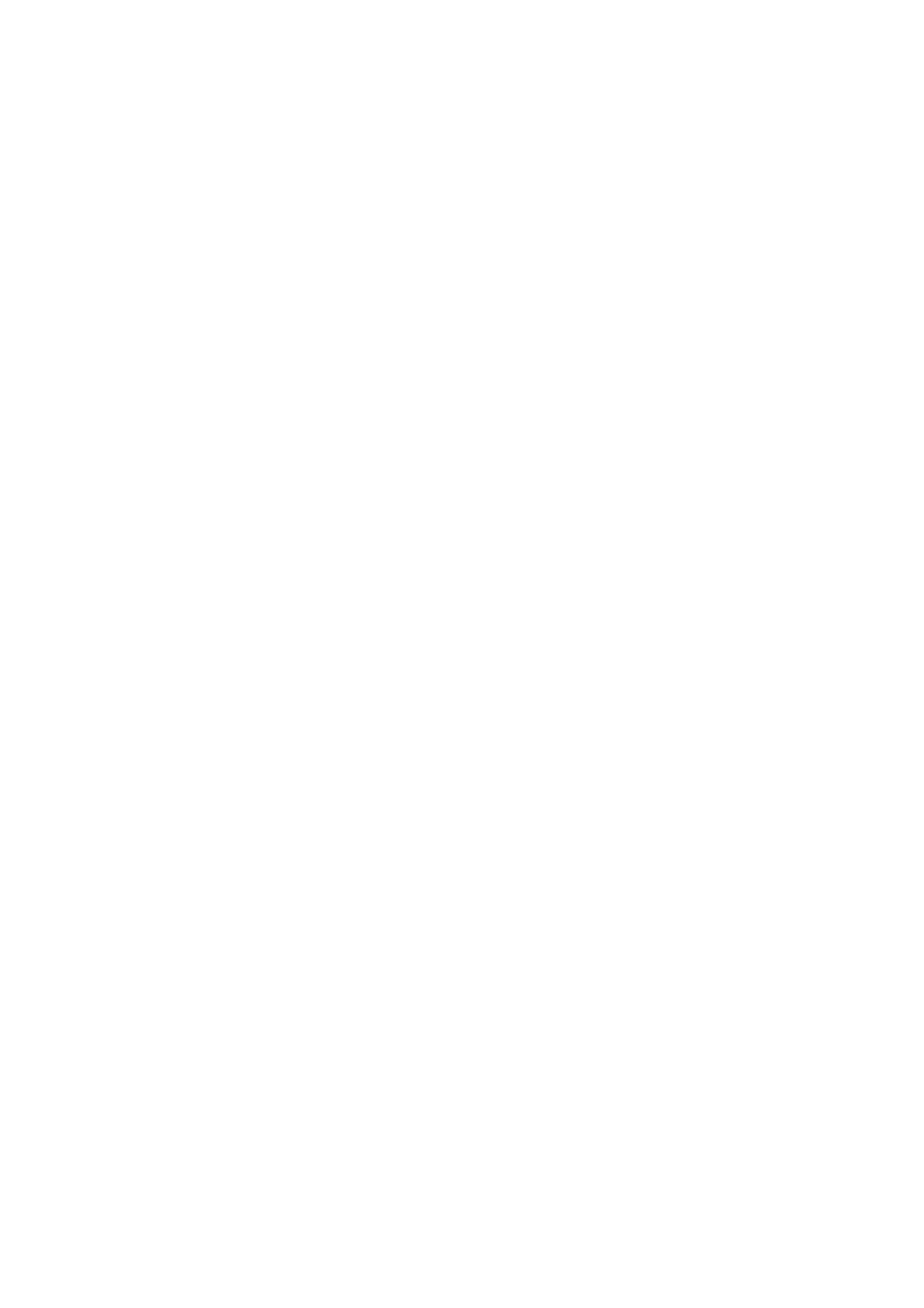# Kähler manifolds and fundamental groups of negatively  $\delta$ -pinched manifolds

Jürgen Jost and Yi-Hu Yang<sup>∗</sup>

#### **Abstract**

In this note, we will show that the fundamental group of any negatively  $\delta$ -pinched  $(\delta > \frac{1}{4})$  manifold can't be the fundamental group of a quasi-compact K¨ahler manifold. As a consequence of our proof, we also show that any nonuniform lattice in  $F_{4(-20)}$  cannot be the fundamental group of a quasi-compact Kähler manifold. The corresponding result for uniform lattices was proved by Carlson and Hernández [3]. Finally, we follow Gromov and Thurston [6] to give some examples of negatively  $\delta$ -pinched manifolds  $(\delta > \frac{1}{4})$  of finite volume which, as topological manifolds, admit no hyperbolic metric with finite volume under any smooth structure. This shows that our result for  $\delta$ -pinched manifolds is a nontrivial generalization of the fact that no nonuniform lattice in  $SO(n,1)(n \geq 3)$  is the fundamental group of a quasi-compact Kähler manifold [21].

#### **1 Introduction**

In [22], Yau and Zheng (independently, Hernández [7]) studied negatively  $\delta(\geq \frac{1}{4})$ -pinched manifolds. In particular, they showed that such manifolds are hermitian negative (for the definition, see Section 2). An interesting consequence of their result (which was not stated explicitly in [22], but implied clearly) is that the fundamental group of a compact negatively  $\delta(>\frac{1}{4})$ -pinched manifold cannot be the fundamental group of any compact Kähler manifold (in the sequel, we always assume  $\delta > \frac{1}{4}$ ). On the other hand, in [6], Gromov and Thurston constructed some examples of closed  $n(n \geq 4)$ -manifolds which admit some negatively δ-pinched metrics, but no metric of constant curvature  $-1$  under any smooth structure. In other words,  $\pi_1$  of these manifolds can't be a cocompact discrete subgroup of  $SO(n,1)$ . A simple homotopical (or cohomological dimension) argument also shows that these  $\pi_1$  cannot be

<sup>∗</sup>The second named author supported partially by NSF of China (No. 10171077)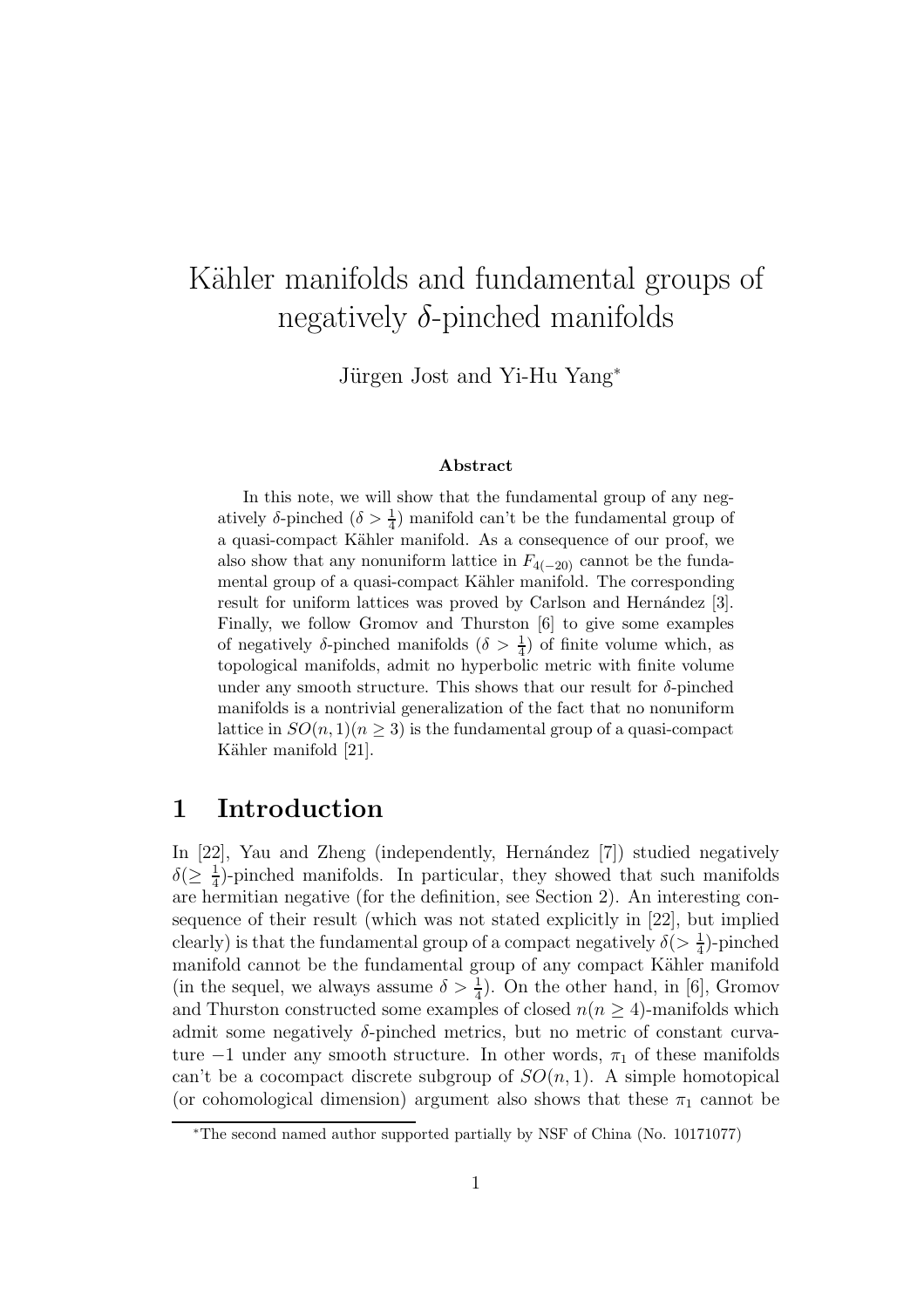cocompact discrete subgroups of other  $SO(m,1), m \neq n$ . So, the above result by Yau-Zheng and Hernández is a nontrivial generalization of a result by Carlson-Toledo [4] and Jost-Yau [8] independently (in [8], although the result was not stated explicitly, it is clear that it is contained in the results of  $[8]$ ), which asserts that no cocompact lattice in  $SO(n,1)(n \geq 3)$  can be  $\pi_1$  of a compact Kähler manifold. In  $[21]$ , the second author also showed that the result by Carlson-Toledo and Jost-Yau is still valid for nonuniform lattices: Let  $\overline{M}$  be a compact Kähler manifold and D be a normal crossing divisor, denote  $M \setminus D$  by M. Call M a quasi-compact Kähler manifold. Topologically, this class of manifolds includes quasi-projective varieties by Hironaka's Theorem for resolution of singularities. Then, no nonuniform lattice in  $SO(n,1)(n \geq 3)$ can be  $\pi_1$  of a quasi-compact Kähler manifold. In this note, our purpose is to generalize this to open  $-\delta$ -pinched manifolds with finite volume, namely we will show the following

**Theorem 1** Let M be a quasi-compact Kähler manifold and N a complete noncompact  $-\delta$ -pinched manifold with finite volume and dimension  $\geq 3$ . Then  $\pi_1(N)$  is not isomorphic to  $\pi_1(M)$ . Namely, the fundamental group of a complete noncompact  $-\delta$ -pinched manifold with finite volume and dimension  $\geq 3$  cannot be the fundamental group of any quasi-compact Kähler manifold.

The method of proof is to use harmonic map theory due to Jost and Zuo [9, 10]. One of the ingredients for the proof is to show that a differentiable family of submanifolds of codimension 2 from the harmonic map in question actually is a holomorphic family and it gives rise to a foliation. Also observe that the argument of Theorem 7.1 in [4] does not work in the present noncompact situation. In addition, we need to treat the case of dimension 3 separately. As an interesting corollary of the above theorem, we have

**Theorem 2** Let  $M_1, M_2, \cdots, M_s$  ( $s \geq 2$ ) be some compact or open Riemann surfaces. Then, the product  $M_1 \times M_2 \times \cdots \times M_s$  does not admit any complete negatively  $\delta$  ( $\delta > \frac{1}{4}$ )-pinched metric with finite volume under any smooth structure.

This is analogous to the positive curvature case, where by the  $\frac{1}{4}$ -sphere theorem, one knows that  $S^2 \times S^2 \times \cdots \times S^2$  (at least two copies) does not admit any  $\delta$ -pinched metric.

Combining the technique of the proof of Theorem 1 with the Lie-theoretic analysis of [3], one can also obtain

**Theorem 3** Let  $\Gamma$  be a nonuniform lattice in the exceptional group  $F_{4(-20)}$ . Then  $\Gamma$  can't be the fundamental group of any quasi-compact Kähler manifold.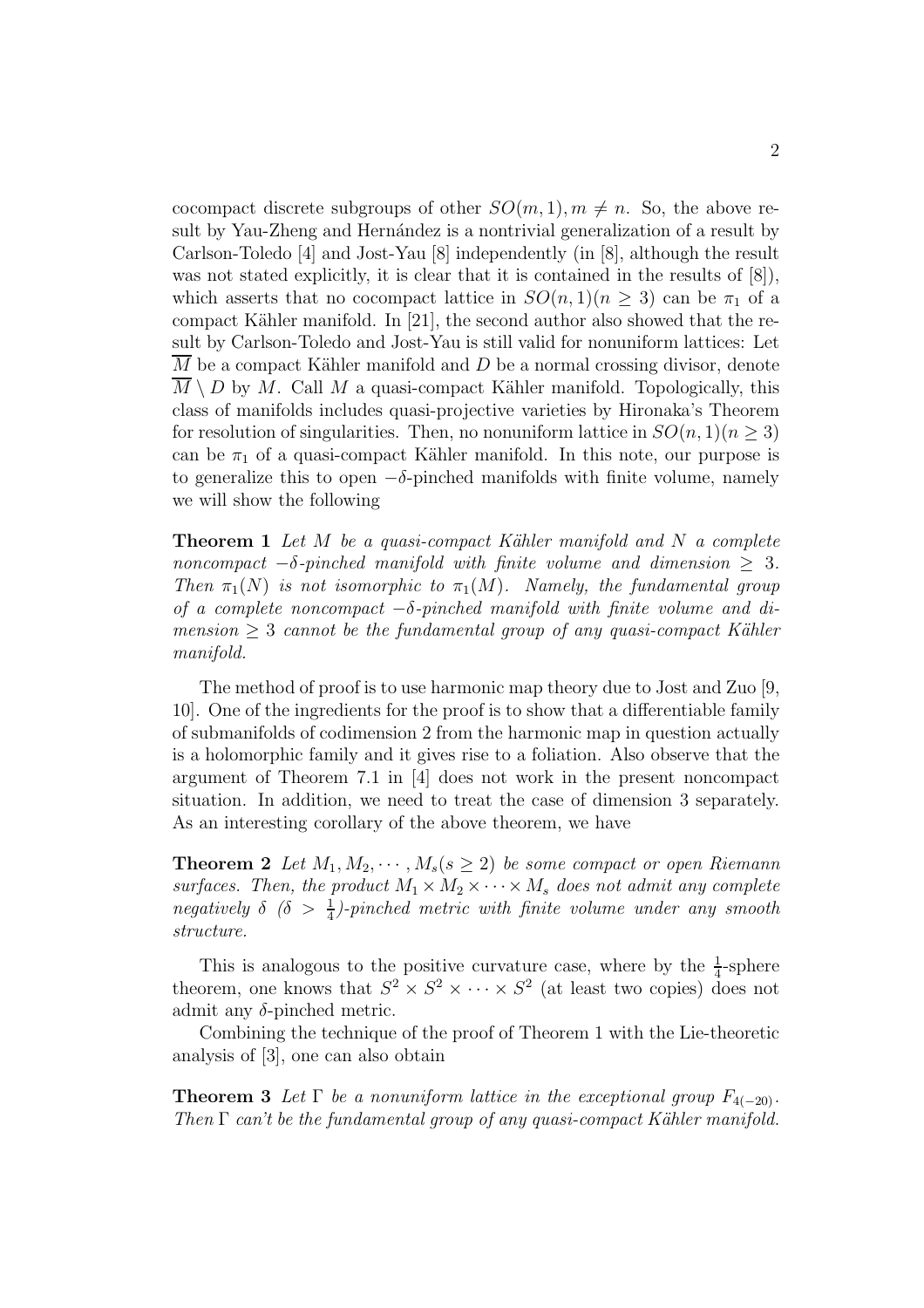**Remark:** For the cocompact lattice case of  $F_{4(-20)}$ , the above result was proved by Carlson and Hernández [3].

**Acknowledgements:** The second named author would like to thank Kang Zuo for his constant help. This research began when the second named author was visiting the Max-Planck-Institute for Mathematics in the Sciences in Leipzig. He thanks the institute for its hospitality and good working conditions. Finally, the authors would like to thank a referee for pointing out that initial examples were incorrect in the first version of the paper.

# **2 Negatively** δ**-pinched manifolds and harmonic maps**

In this section, we will recall some well-known results concerning negatively  $\delta$ -pinched manifolds [2, 22, 7] and the existence of harmonic maps [10] and give some properties of the harmonic maps in question.

Let N be a complete negatively  $\delta$ -pinched manifold with finite volume. By means of the Margulis lemma, one gets that as stated and proved in [2], Corollary 1.5.2, N can be considered as the interior of a compact manifold with boundary, and the boundary topologically is the disjoint union of tori up to a finite group action. And concerning the curvature tensor of  $N$ , one has

**Lemma 1** ([22], Lemma 2, 3 or [7], Theorem 2.5) N is Hermitian negative, namely, for any two complex vectors  $Z, W$  in  $T_p(N) \otimes \mathbb{C}$   $(p \in N)$ ,

$$
R(Z, W, \overline{Z}, \overline{W}) \le 0;
$$

and there do not exist complex linearly independent vectors Z,W satisfying

$$
R(Z, W, \overline{Z}, \overline{W}) = 0.
$$

Now, we turn to harmonic map theory. Let  $\overline{M}$  be a compact Kähler manifold of dimension *n* with a fixed Kähler metric  $\omega_0$ , *D* be a fixed divisor with (at worst) normal crossings and  $D = \bigcup_{i=1}^{p} D_i$ . Here,  $D_i$  are the irreducible components of D. One may also assume that each irreducible component D. components of D. One may also assume that each irreducible component  $D_i$ is free from self intersections. Thus, at each intersection point, precisely at most *n* components of *D* meet. Denote  $\overline{M} \setminus D$  by *M*.

Let  $\sigma_i$   $(i = 1, 2, \dots, p)$  be a defining section of  $D_i$  in  $\mathcal{O}(\overline{M}, [D_i])$ , which satisfies  $|\sigma_i| \leq 1$  for a certain Hermitian metric of  $[D_i]$  and defines a holomorphic coordinate system in each small disk transversal to  $D_i$ . So, one can get a fibration of a small neighborhood, say  $|\sigma_i| \leq \mu \leq 1$ , of  $D_i$  by small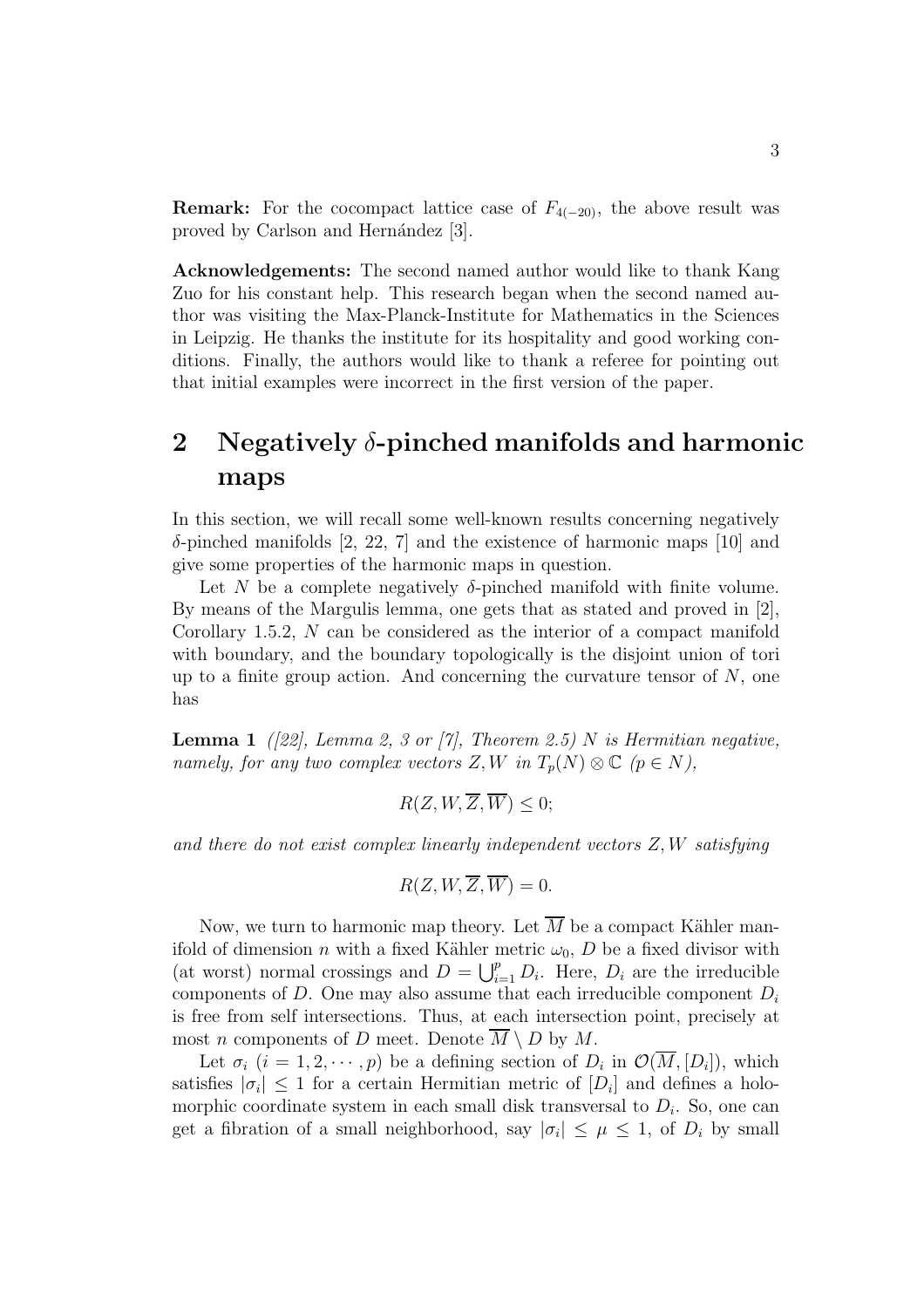holomorphic disks which meet  $D_i$  transversally. Similarly, for the boundary of such a small neighborhood, denoted by  $\Sigma_i^{\mu}$ , one also gets a fibration by eigeles. The intersection of two such boundaries is fibered by tori circles. The intersection of two such boundaries is fibered by tori.

Corresponding to the above defining sections  $\sigma_i$ , one can define a complete Kähler metric on  $M$  as follows,

$$
g := -\frac{\sqrt{-1}}{2} \sum_{i=1}^{p} \partial \overline{\partial}(\phi(|\sigma_i|) \log |\log |\sigma_i|^2|) + c\omega_0|_M,
$$

where  $\phi$  is a suitable  $C^{\infty}$  cut-off function on  $[0,\infty)$ , so that  $\phi(s)$  is identical to one on  $[0, \epsilon)$  and to zero on  $[2\epsilon, \infty)$ , for sufficiently small  $\epsilon \geq 0$ , and c is taken sufficiently large, so that  $g$  is positive definite. Then  $g$  is a Kähler metric. One can show that  $(M, q)$  is complete and has finite volume [5]. In fact, when restricted to small holomorphic disks transversal to  $D$ , this metric looks like the Poincaré metric on the punctured disk  $(D^*, z)$ 

$$
-\frac{\sqrt{-1}}{2}\partial\overline{\partial}\log(-\log|z|^2) = \frac{\sqrt{-1}}{2}\frac{\mathrm{d}z\wedge\mathrm{d}\overline{z}}{|z|^2(\log|z|^2)^2}.
$$

In the sequel, unless stated otherwise, we always assume that M is endowed with the above complete metric  $q$ .

As before, let N be a complete noncompact negatively  $\delta$ -pinched manifold with finite volume, whose universal covering is denoted by  $N$ . Denote the isometry group of N by  $I(N)$ . Given a *reductive* homomorphism (for the definition of reductivity, see the Definition 1.1 of [10])

$$
\rho : \pi_1(M) \to I(\widetilde{N}),
$$

one wants to get a  $\rho$ -equivariant harmonic map from the universal covering of M to N. In general, difficulties will arise since the homomorphism  $\rho$  may map some small loops around  $D$  to some *hyperbolic* or *quasi-hyperbolic* elements (for their definitions and the definitions of elliptic and parabolic elements, see the Definition 1.2 of [10]) in  $I(N)$ . This is why a  $\rho$ -equivariant harmonic map, if it exists, may have infinite energy (here, we use the above metric  $q$  to compute the energy). It is however fortunate that this difficulty will not arise for the application in this paper. In the following, we will assume that the image of  $\rho$  lies in  $\pi_1(N)$ . (Actually, in the application,  $\rho$  is an isomorphism from  $\pi_1(M)$  to  $\pi_1(N)$ .)

As in [10], one needs to consider only two cases: 1)  $\rho$  maps every small loop around a (topological) component of D (as an element in  $\pi_1(M)$ ) to a hyperbolic or elliptic element; 2)  $\rho$  maps every small loop around a component of D to a parabolic or quasi-hyperbolic element. It is useful to point out that any two loops in each component of  $D$ , as elements of the fundamental group, commute with each other, so  $\rho$  maps them simultaneously to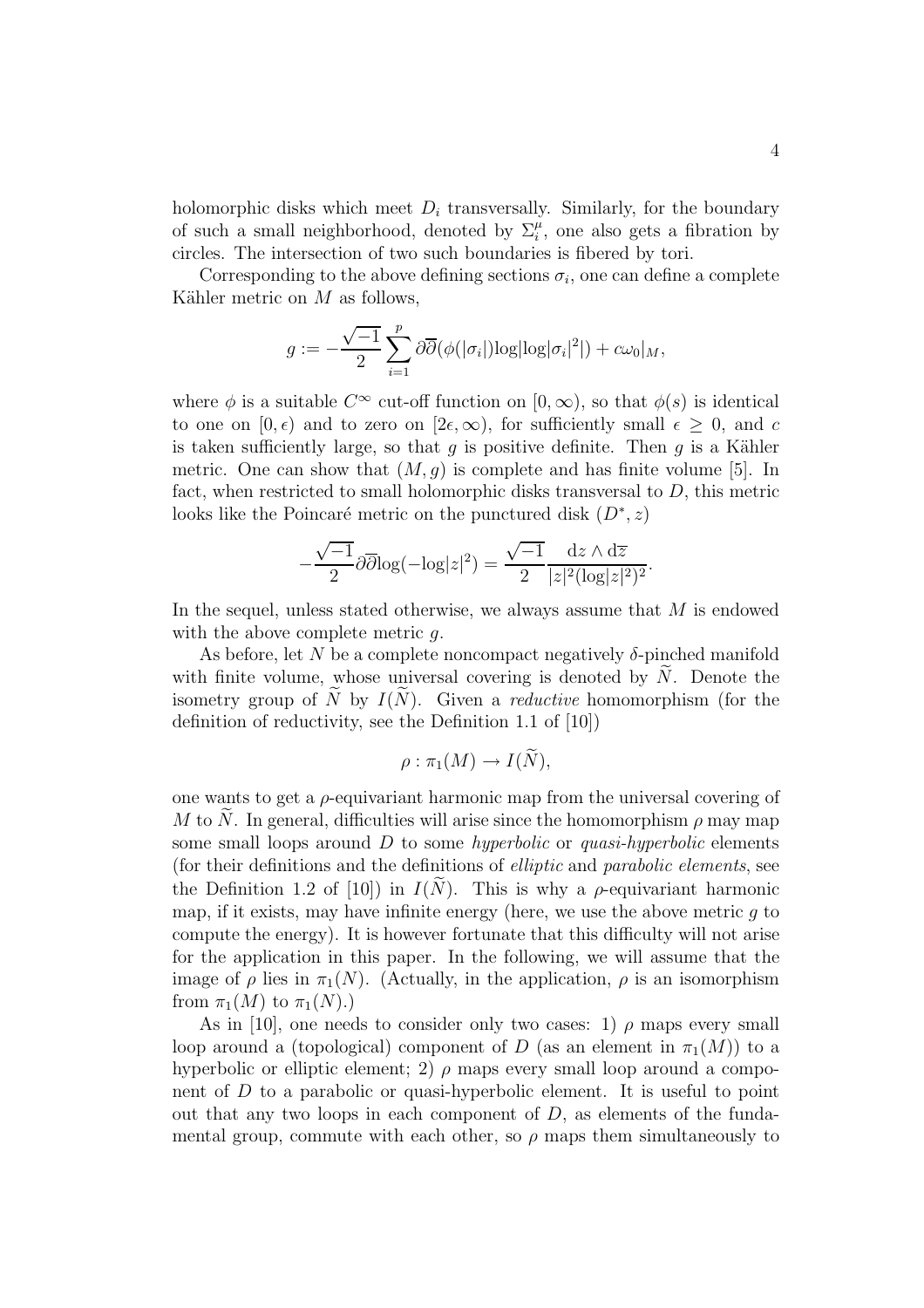either hyperbolic (elliptic) elements or quasihyperbolic (parabolic) elements. Since N is a complete noncompact negatively  $\delta$ -pinched manifold with finite volume, so the image elements can not be quasihyperbolic (otherwise, N will be of infinite volume) and therefore only parabolic images may occur in the second case. For the parabolic images case, the problem can be handled as done in pages 85-91 of [9], where all steps can be translated to the present situation after knowing the fact that the Jacobi fields in the present case are also exponentially decaying, which is an easy consequence of Riemannian geometry. We now address the first case. Similar to the parabolic images case, the elliptic images case will also not cause any difficulty and it can also be handled as in [9]. Thus, one only needs to handle the case of hyperbolic images. Since N is a negatively  $\delta$ -pinched manifold  $(\delta > \frac{1}{4})$ , so the situation is similar to that of locally symmetric spaces of noncompact type of rank one and slightly simpler than in the situation of general symmetric spaces. In this case, one furthermore has the fact that the element of  $\pi_1(\Sigma^\mu)$  (here  $\Sigma^\mu$ ) is the boundary of the  $\mu$ -tube neighborhood of  $D$ ) determined by any fibre of  $\Sigma_i^{\mu} \to D_i$  is central and hence independent of the choice of the fibre and<br>the fact that the contralizer of a hyperbolic element in a discrete subgroup the fact that the centralizer of a hyperbolic element in a discrete subgroup of  $I(N)$  is virtually cyclic. Using these facts, one can then follow the arguments in pages 477-480 of [10] to get a desired  $\rho$ -equivariant map and hence a  $\rho$ -equivariant harmonic map. Finally, the argument in pages 481-483 of [10] (Lemma 1.1) shows that the harmonic map is pluriharmonic.

Now, we can state the following theorem on the existence of a  $\rho$ -equivariant pluriharmonic map, which is essentially due to Jost and Zuo [9, 10], as follows:

**Theorem 4** Let M, N,  $I(\widetilde{N})$  and  $\rho$  as above. Then there exists a  $\rho$ -equivariant  $pluriharmonic map u from the universal covering M of M with the above met$ ric q to  $\widetilde{N}$ .

**Remark**: Actually, Jost-Zuo's theorem in [9] and [10] is more general in some respects. In particular, if  $N$  is a locally symmetric space of noncompact type of rank one with finite volume, the theorem still holds, as will be used in the proof of the Theorem 3.

For simplicity of notation, we shall consider the harmonic map  $u$  in the sequel as a map from M to  $N' = N/\rho(\pi_1(M))$ . (In our applications N' is just N). Let  $w \in D_i$  be a regular point of D. Near w, one can choose a coordinate system  $(z^1, z^2)$  on  $\overline{M}$  such that  $z^1$  parameterizes small holomorphic discs, which meet  $D_i$  transversally near w,  $z^2$  parameterizes  $D_i$  (of course,  $z^2$ ) will have more than one component if the complex dimension of  $M$  is greater than 2. In the following, the index 2 will stand for all those  $z^2$ -directions together), and  $z^1 = 0$  on a small neighborhood of w in  $D_i$  and  $z^2(w) = 0$ .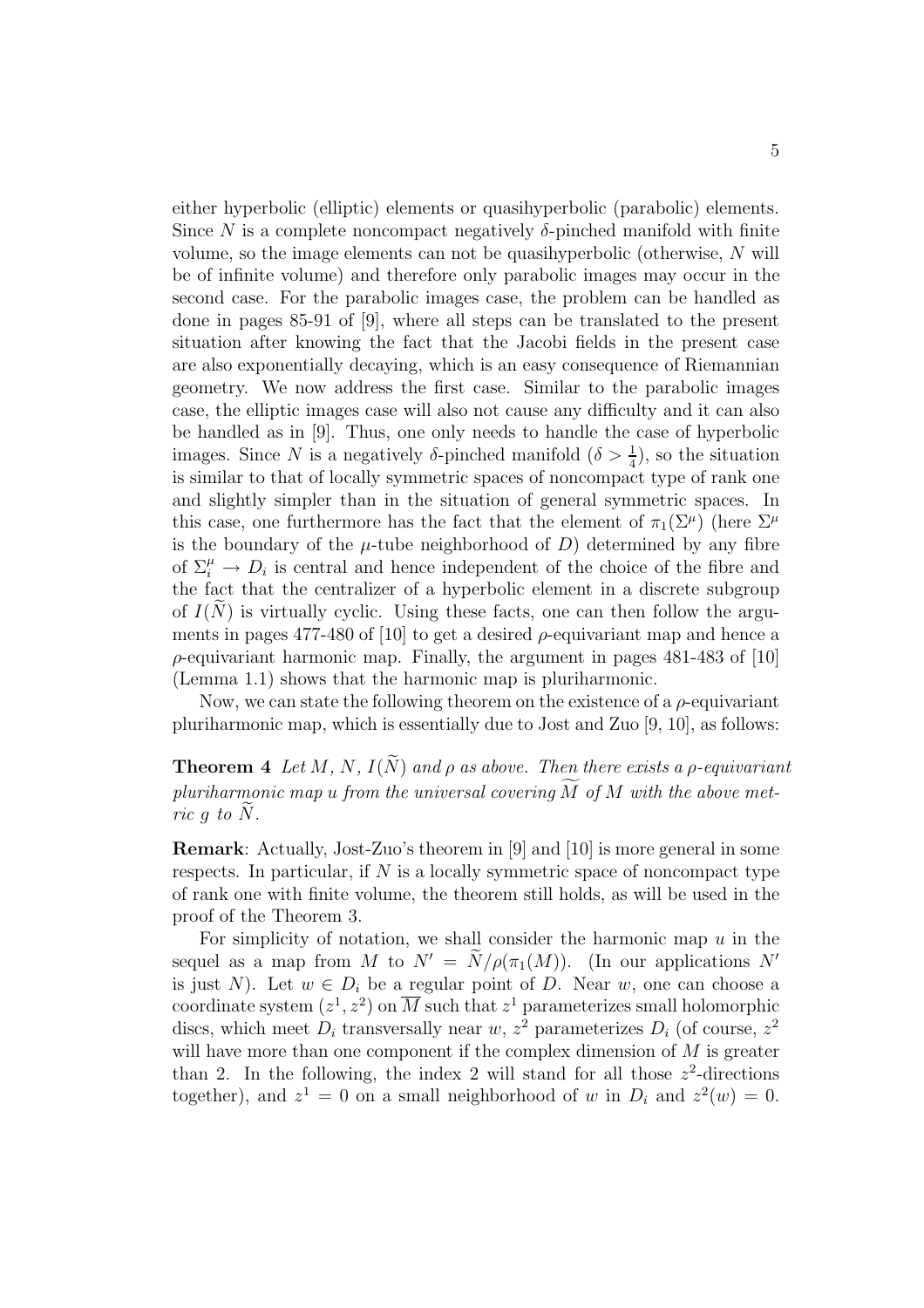One then has some derivative estimates for  $u$  (see p.481 of [10]):

$$
\left|\frac{\partial u}{\partial z^1}(z^1, z^2)\right|_g \le \frac{c}{|z^1|}, \quad \left|\frac{\partial u}{\partial z^2}(z^1, z^2)\right|_g \le c,
$$

where c is some positive constant. If  $w$  is a singular point of  $D$ , i.e., a point at which two irreducible components of D meet, similar estimates can be obtained. One may use  $\sigma := \prod_{i=1}^{p} \sigma_i$  to replace the above coordinate component  $\tau^1$ . Then, one can get that in the  $\sigma$  direction, the derivative of *u* behaves like  $z<sup>1</sup>$ . Then, one can get that in the  $\sigma$ -direction, the derivative of u behaves like 1 , whereas in directions normal to  $\sigma$ , it is bounded.

 $|\sigma|$ Now, we shall show that the rank of the harmonic map  $u$  has a serious restriction. Let M be as before with the constructed Kähler metric  $q$ , the corresponding Kähler form of which is denoted by

$$
\omega = \frac{\sqrt{-1}}{2} \sum_{\alpha,\beta=1}^{m} g_{\alpha\overline{\beta}} dz^{\alpha} \wedge dz^{\overline{\beta}}
$$

where  $m = \dim_{\mathbb{C}} M$  and  $(z^1, z^2, \dots, z^m)$  is a local coordinate system of M. Introduce a local coordinate system  $(u^1, u^2, \dots, u^n)$  on N'. As in [18], we introduce a symmetric  $(2,0)$ -tensor  $\phi$  related to the map u

$$
\phi(X,Y) = \langle \partial u(X), \partial u(Y) \rangle, \quad X, Y \in T_x^{1,0}M,
$$

which can be locally written as  $\sum_{\alpha,\beta=1}^{m} \phi_{\alpha\beta} dz^{\alpha} \otimes dz^{\beta}$ . Now, we compute its iterated divergence. By the divergence formula one has a (1.0) form  $\xi$ iterated divergence. By the divergence formula, one has a  $(1,0)$ -form  $\xi$ 

$$
\xi_{\alpha} = g^{\beta \overline{\gamma}} \phi_{\alpha \beta, \overline{\gamma}}
$$

where  $(g^{\beta \overline{\gamma}})$  represents the inverse of  $(g_{\beta \overline{\gamma}})$  and "," denotes the covariant derivative. Then, taking the divergence of  $\xi$  again, one obtains, by a direct computation [18],

$$
\delta \xi = (|D''\partial u|^2 - g^{\alpha \overline{\beta}} g^{\gamma \overline{\delta}} R_{iklm} u^i_{\alpha} u^k_{\gamma} u^l_{\overline{\beta}} u^m_{\overline{\delta}})
$$

where  $\delta$  is the codifferential,  $R_{iklm}$  is the curvature tensor of N', and  $D''\partial u$  is the  $(0, 1)$  time corresponds desirative of  $\partial u$ , which is locally without as the  $(0, 1)$ -type covariant derivative of  $\partial u$ , which is locally written as

$$
(D''\partial u)^i_{\alpha\overline{\beta}} = u^i_{\alpha\overline{\beta}} + \Gamma^i_{jk} u^j_{\alpha} u^k_{\overline{\beta}}.
$$

Here  $\Gamma_{jk}^{i}$  are the Christoffel symbols of Y. Then, Jost-Zuo's argument (see p.482 of [10]) shows that the two sides of the above formula are zero pointwise. It should be pointed out that the estimates given above of the derivatives of u near the divisor  $D$  are essential in this reasoning. In particular, using the curvature conditions of  $N'$ , one obtains that

$$
D''\partial u = 0, \quad g^{\alpha\overline{\beta}}g^{\gamma\overline{\delta}}R_{iklm}u^i_{\alpha}u^k_{\gamma}u^l_{\overline{\beta}}u^m_{\overline{\delta}} = 0.
$$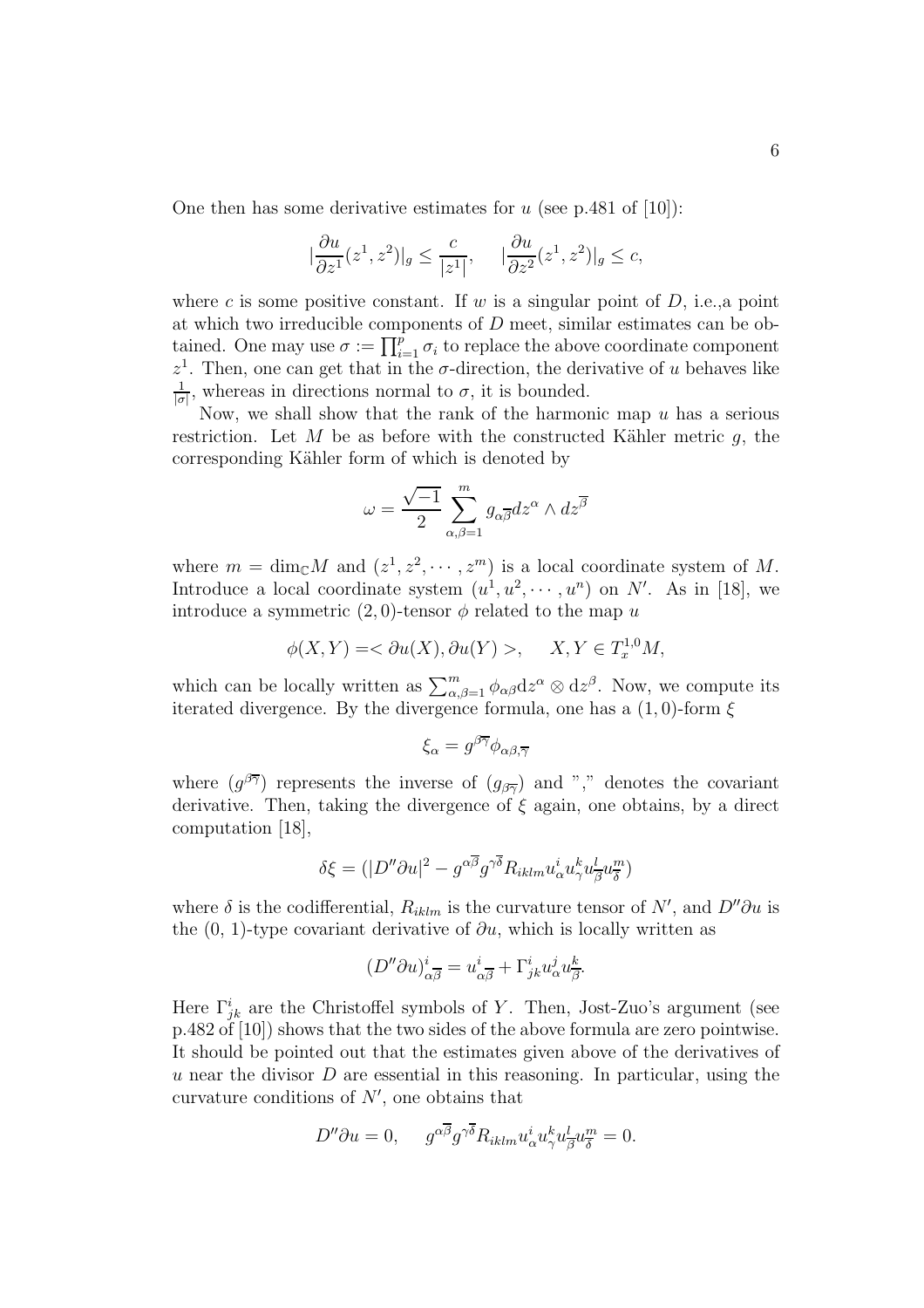Note that the above first formula just represents the pluriharmonicity of  $u$ . Taking the holomorphic orthogonal frame  $e_1, e_2, \dots, e_m$  on M, one has

$$
g^{\alpha\overline{\beta}}g^{\gamma\overline{\delta}}R_{iklm}u^i_{\alpha}u^k_{\gamma}u^l_{\overline{\beta}}u^m_{\overline{\delta}} = .
$$

Thus, by means of the previous lemma, there exist two complex constants a, b (at least one  $\neq 0$ ) satisfying  $a\partial u(e_\alpha) + b\partial u(e_\beta) = 0$ , namely,  $du(T^{1,0}M)$ is complex one-dimensional. So, one obtains

**Lemma 2** Let  $u : M \to N'$  be the pluriharmonic map as in the Theorem 4. Then u has real rank at most 2.

As a consequence of the above arguments, one has

**Theorem 5** Let M, N be as before, and let  $u : M \to N$  be a smooth map. Then u is harmonic if and only if D'' is the  $\overline{\partial}$ -operator of a holomorphic structure on  $u^*T^{\mathbb{C}}N$  and  $\partial u$  is a holomorphic section of the bundle Hom( $T^{1,0}M$ ,  $u^*T^{\mathbb{C}}N$ ).

**Proof:** It is easy to see that  $D''$  is the  $\overline{\partial}$ -operator of a holomorphic structure on  $u^*T^{\mathbb{C}}N$  if and only if it satisfies the integrability condition  $(D'')^2 = 0$ . An easy computation shows

$$
(D'')^{2}(X,Y) = R(du(X), du(Y)),
$$

where  $R$  is the complex-multilinear extension of the curvature tensor of  $N$  and  $X, Y \in T^{0,1}M$ . Since  $du(T^{1,0}M)$  is complex one-dimensional,  $(D'')^2(X, Y) =$ 0.

# **3 Factorization of harmonic maps and proofs of theorems**

From the argument of the previous section, we know that if  $f$  is a harmonic map from  $M$  (a quasi-compact Kähler manifold with an appropriate complete Kähler metric constructed as in the previous section) to  $N$  (a complete noncompact negatively  $\delta$ -pinched manifold with finite volume) from the Theorem 4, then it has real rank at most 2. From now on, we assume that  $\pi_1(N)$  is isomorphic to  $\pi_1(M)$ . We want to derive a contradiction, hence the Theorem 1 is proved.

Let f be a harmonic map from  $M$  to  $N$  from the Theorem 4 which induces an isomorphism from  $\pi_1(M)$  to  $\pi_1(N)$ . From the argument of the previous section, we know that  $f$  has real rank at most 2. Obviously, its real rank cannot be zero; if it has real rank one, by a result of J. H. Sampson [19],  $f$  maps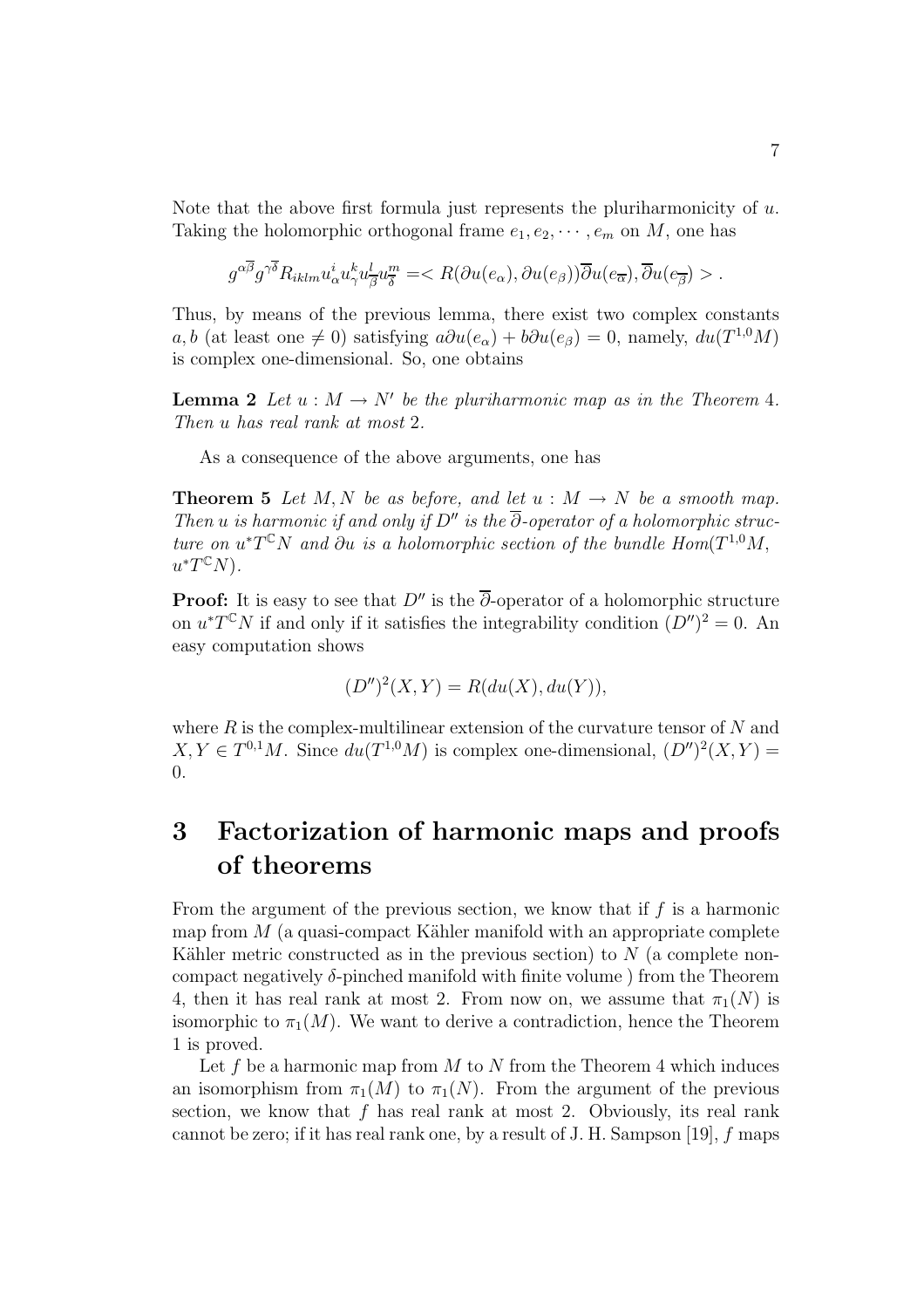M to a closed geodesic in N. So,  $\pi_1(N)$  is isomorphic to the ring of integers  $\mathbb{Z}$ . Because N is noncompact but of finite volume, its fundamental group must contain some parabolic element. So, each element in  $\pi_1(N)$  is parabolic. This is impossible, since  $N$  has finite volume. So, we can assume that  $f$  has real rank 2 at some point. Actually, it has real rank 2 generically, since it is pluriharmonic (more precisely,  $f^*TN \otimes \mathbb{C}$  is a holomorphic bundle under the  $(0, 1)$ -part of the induced connection and  $\partial f$  is a holomorphic section of the bundle Hom $(T^{1,0}M, f^*TN \otimes \mathbb{C})$ .

In the following, we will show that f gives rise to a foliation on  $M$ . Note that the argument of Theorem 7.1 in [4] does not work in the noncompact case. We will make use of a similar (but more general) argument of [8]. Assume f has real rank 2 at the point  $z_0$ , so f has real rank 2 in a neighborhood, say, U. Take a holomorphic coordinate system  $(z^1, z^2, \dots, z^m)$  around  $z_0$ (w.l.o.g., one can assume the system covers  $U$ ). By the previous section's result,  $df(T^{1,0}M)$  is complex one-dimensional. Without loss of generality, one can assume  $df(\frac{\partial}{\partial z^1}) \neq 0$  and denote it by X. Set  $\partial f(\frac{\partial}{\partial z^i}) = q^i X, i =$ <br>2.3... m where  $\int q^i x$  are complex valued functions defined on *U*. We will  $2, 3, \dots, m$ , where  $\{q^{i}\}\$ are complex valued functions defined on U. We will show that they are actually holomorphic. Since f has real rank 2,  $\bar{X} \neq X$ and  $X \neq -X$ . So, for  $i = 2, 3, \dots, m, j = 1, 2, \dots, n$ , one has, using the Kählerianity of  $M$  and the pluriharmonicity of  $f$ 

$$
0 = D''df(\frac{\partial}{\partial z^i}, \frac{\partial}{\partial \bar{z}^j})
$$
  
\n
$$
= D''_{\frac{\partial}{\partial \bar{z}^j}} df(\frac{\partial}{\partial z^i})
$$
  
\n
$$
= D''_{\frac{\partial}{\partial \bar{z}^j}} (df(\frac{\partial}{\partial z^i}))
$$
  
\n
$$
= D''_{\frac{\partial}{\partial \bar{z}^j}} (q^i X)
$$
  
\n
$$
= \frac{\partial q^i}{\partial \bar{z}^j} X + q^i D''_{\frac{\partial}{\partial \bar{z}^j}} (df(\frac{\partial}{\partial z^1}))
$$
  
\n
$$
= \frac{\partial q^i}{\partial \bar{z}^j} X.
$$

So,  $q^i$ ,  $i = 2, 3, \cdots, m$  are holomorphic. Consider the holomorphic distribution on U

$$
\{\frac{\partial}{\partial z^2}-q^2\frac{\partial}{\partial z^1},\frac{\partial}{\partial z^3}-q^3\frac{\partial}{\partial z^1},\cdots,\frac{\partial}{\partial z^m}-q^m\frac{\partial}{\partial z^1}\}.
$$

Obviously, it is the holomorphic kernel of the differential  $df$ . Moreover, by the complex version of a standard fact (See, [12], Proposition 1.4.10),  $df\left(\frac{\partial}{\partial z^i} - q^i \frac{\partial}{\partial z^1}, \frac{\partial}{\partial z^j} - q^j \frac{\partial}{\partial z^1}\right) = 0, i, j = 2, 3, \dots, m, i.e., \left[\frac{\partial}{\partial z^i} - q^i \frac{\partial}{\partial z^1}, \frac{\partial}{\partial z^j} - q^j \frac{\partial}{\partial z^1}\right]$  lie in this distribution. So, it is a holomorphic integrable distribution.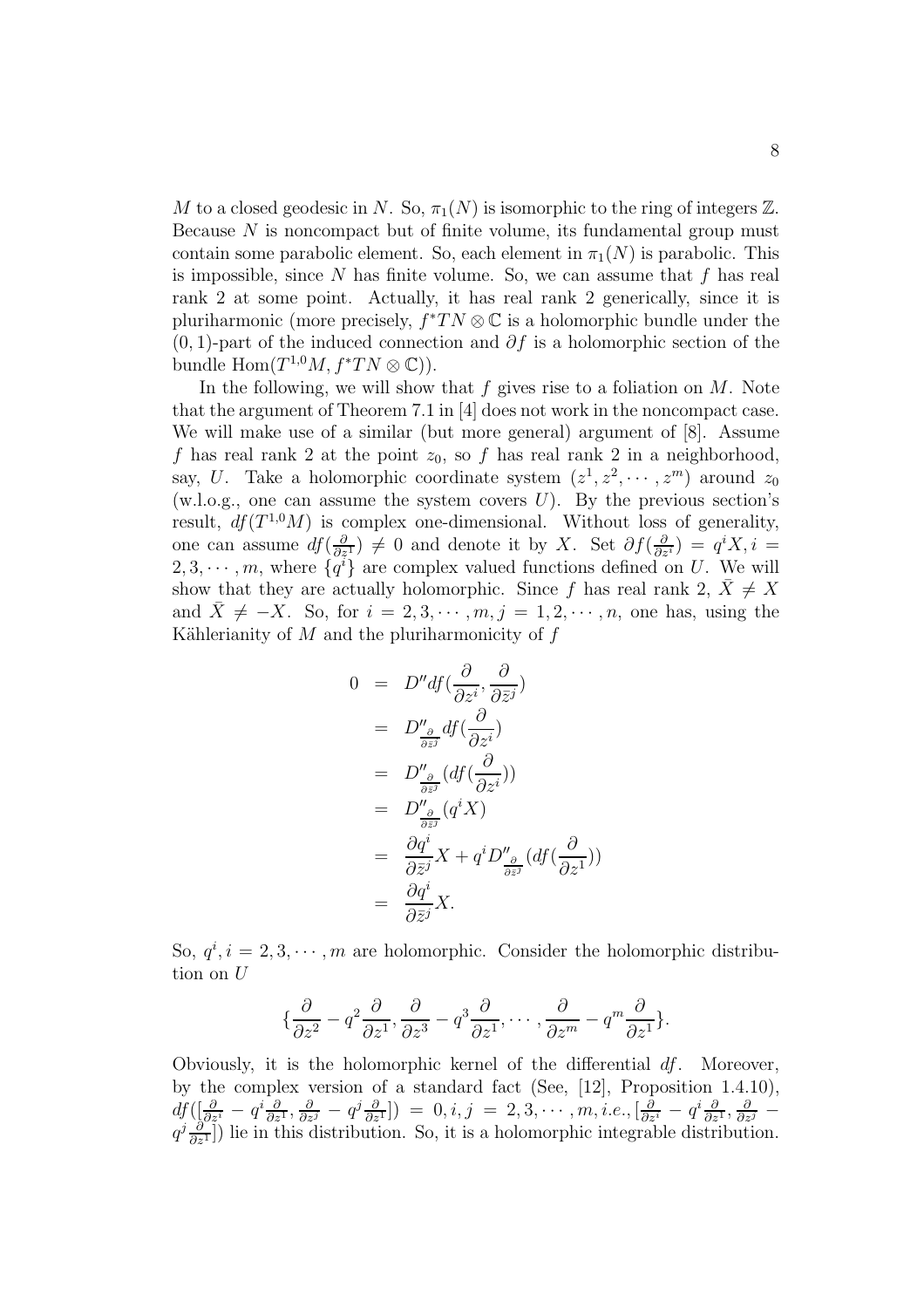Then, the complex version of Frobenius theorem asserts that on a neighborhood of  $z_0$  (assume it still is U), there is a holomorphic coordinate system  $(w^1, w^2, \cdots, w^m)$  satisfying

$$
\{\frac{\partial}{\partial w^2}, \frac{\partial}{\partial w^3}, \cdots, \frac{\partial}{\partial w^m}\} = \{\frac{\partial}{\partial z^2} - q^2 \frac{\partial}{\partial z^1}, \frac{\partial}{\partial z^3} - q^3 \frac{\partial}{\partial z^1}, \cdots, \frac{\partial}{\partial z^m} - q^m \frac{\partial}{\partial z^1}\}.
$$

That is to say,  $df(\frac{\partial}{\partial w^i}) = 0, i = 2, 3, \dots, m$ , but  $df(\frac{\partial}{\partial w^1}) \neq 0$ . So, when restricted to the hypersurfaces  $w^1 = const$ , f is constant. Therefore, one obtains a well-defined foliation  $\mathcal F$  on a Zariski open set of  $M$ , namely, on the set where  $f$  has real rank 2. Arguments of Mok (see Proposition  $(2.2.1)$  of  $[15]$  imply that F can be extended as a holomorphic foliation to  $M \setminus V$  for some complex analytic variety  $V$  of complex codimension at least 2. Then, the study of [16] (see Proposition (2.2) of [16]) shows that the extended foliation actually defines an open analytic equivalence relation, still denoted by  $\mathcal F$ , on M, and the quotient of M by  $\mathcal F$ , denoted by S, is an irreducible complex space of complex dimension 1, by a result of Kaup [11]. Therefore, one has a factorization of the harmonic map f:  $f = h \circ \pi$ , where  $\pi : M \to S$  is holomorphic because of the construction of S and  $h : S \to N$  is harmonic since  $f$  is pluriharmonic.

Since  $f_* : \pi_1(M) \to \pi_1(N)$  is an isomorphism,  $\pi_* : \pi_1(M) \to \pi_1(S)$ is injective. Therefore,  $\pi_1(N)$ , as a subgroup of  $\pi_1(S)$ , acts freely on the universal covering of  $S$ , which is contractible as a topological space. Thus, the cohomological dimension of  $\pi_1(N)$  [1] is at most 2. But, since N is a negatively  $\delta$ -pinched manifold with finite volume, it can topologically be regarded as the interior of a manifold with boundary, here the boundary is the disjoint union of tori up to a finite group. So, by means of a result of [1] (p. 211, Corollary 8.3),  $\pi_1(N)$  has cohomological dimension  $n-1$ , here n is the real dimension of N. So, if  $n \geq 4$ , we derive a contradiction. In the following, we will treat the case  $n = 3$  separately. The idea of the proof was told to us by Professor M. S. Raghunathan.

We now assume that N has dimension 3 and  $\pi_1(N)$  is isomorphic to  $\pi_1(M)$ . So, by means of the previous argument, one has a holomorphic map  $h$  from M to an irreducible complex space  $S$  of complex dimension 1, which induces an injective map  $h_* : \pi_1(M) \to \pi_1(S)$ . Now, we have two cases to discuss: 1.  $S$  is noncompact; 2.  $S$  is compact.

**Case 1**: If S is noncompact, a standard argument shows that  $\pi_1(S)$  is free, so its cohomological dimension is 1, consequently, the cohomological dimension of its subgroup is also 1. But the cohomological dimension of  $\pi_1(N)$  is 2. So only the case 2 may occur.

**Case 2**: In this case, we also have two cases to discuss: i) the image of  $h_*$ has infinite index in  $\pi_1(S)$ ; ii) the image of  $h_*$  has finite index in  $\pi_1(S)$ . If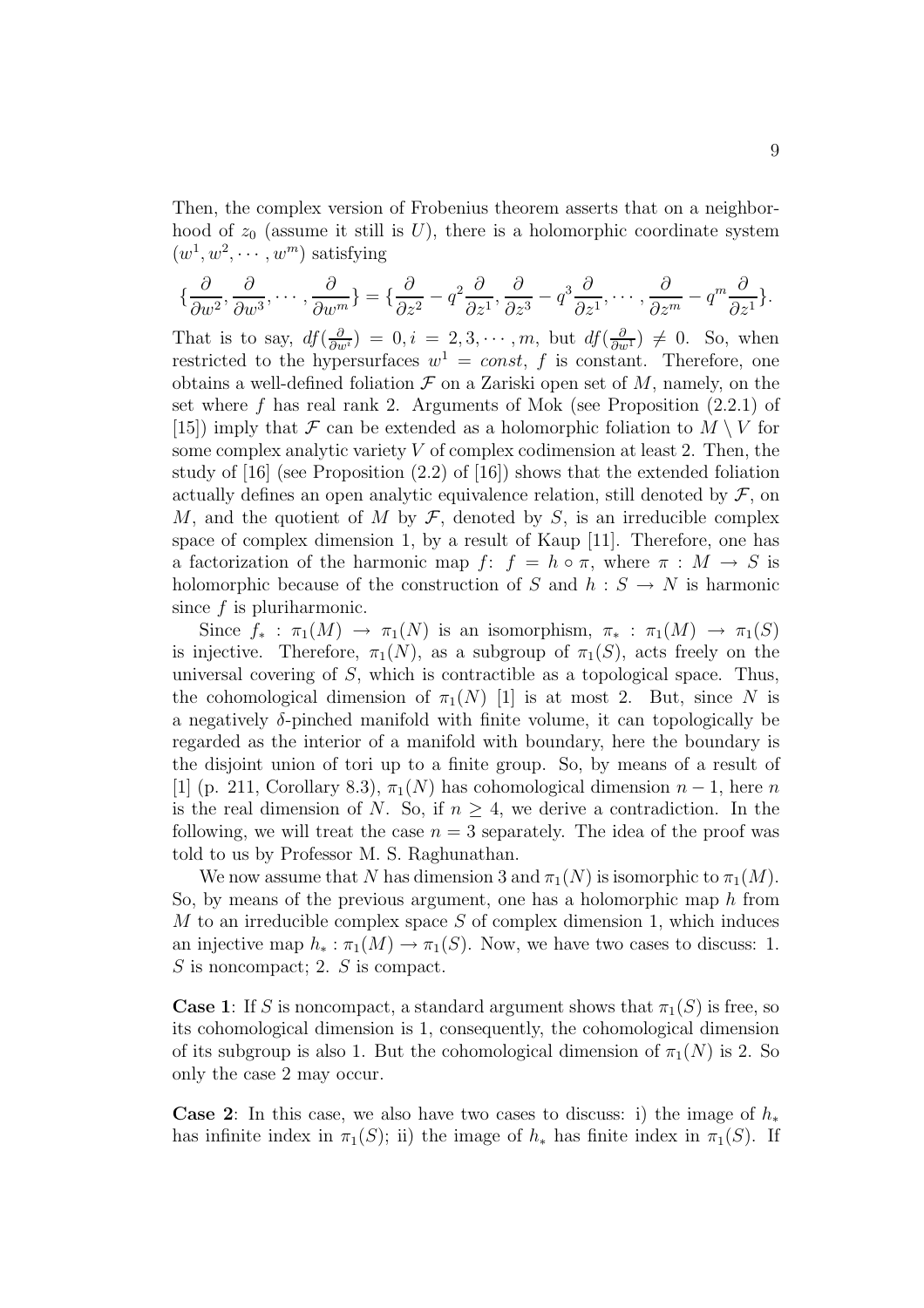the case i) is true, one can lift  $h$  so that the case can be actually reduced to the case 1). So, that case is impossible; if the case ii) is true, by a finite lifting, one can also assume that  $h_*$  is an isomorphism from  $\pi_1(M)$  to  $\pi_1(S)$ . We will also derive a contradiction. Since  $\pi_1(M)$  is isomorphic to  $\pi_1(N)$  by the assumption, so  $\pi_1(N)$  is isomorphic to  $\pi_1(S)$ . Since N is of negatively  $\delta$ -pinched curvature and finite volume, by means of Corollary 1.5.2 in [2], one can consider  $N$  as the interior of a compact manifold with boundary, here the boundary is the disjoint union of tori up to a finite group action. Then an easy exercise shows that the Euler-Poincaré characteristic  $\chi(\pi_1(N))$  of  $\pi_1(N)$ is zero by using the homological exact sequence of a space pair  $(X, \partial X)$  for a compact manifold X and its boundary  $\partial X$  and Poincaré duality theorem for manifolds with boundary (see [14], p. 227).

We now show that the Euler-Poincaré characteristic of  $\pi_1(S)$  is not zero and hence a contradiction. Since  $S$  is a compact irreducible complex space of complex dimension 1, so, by passing to normalizations, without loss of generality we can assume that  $S$  is normal and hence smooth and the above factorization  $f = h \circ \pi$  remains valid. Clearly, S can't be the sphere since  $\pi_1(N)$  acts freely on the universal covering of S. If S is of genus  $q \geq 2$ , then the Euler-Poincaré characteristic of  $\pi_1(S)$  is  $2 - 2g < 0$ . This is a contradiction. So, if the assumption is true, S must be a torus. Thus  $\pi_1(N) = \mathbb{Z} + \mathbb{Z}$ . In the following, using harmonic map theory, we will show that  $\pi_1(N)$  cannot be  $\mathbb{Z}+\mathbb{Z}$ . Assume  $\pi_1(N)=\mathbb{Z}+\mathbb{Z}$ . Take the standard torus T with a flat metric, so one can get a harmonic map by the well-known theorem of Eells-Sampson for the existence of harmonic maps from this torus to  $N$ , which induces an isomorphism from  $\pi_1(T)$  to  $\pi_1(N)$ . Then a standard argument shows that this harmonic map has constant energy density by using the Bochner technique for harmonic maps. Furthermore, it is a totally geodesic map and of real rank 1. Again, by means of a result of Sampson [19], this harmonic map maps  $T$  to a geodesic in  $N$ . This is a contradiction. This completes the proof of the theorem 1.

**Proof of Theorem 3:** Let  $\Gamma$  be a nonuniform lattice in  $F_{4(-20)}$ . (Without loss of generality, one can assume that  $\Gamma$  is torsion-free.) Assume it is the fundamental group of a quasicompact Kähler manifold  $M$ . By means of the Theorem 4, one has a harmonic map  $f: M \to H_0^2/\Gamma$ , which induces an isomorphism from  $\pi_1(M)$  to  $\Gamma$ . Here  $H^2_{\mathbb{O}}$  is the Cayley hyperbolic plane. Then a standard argument [18, 21] shows that  $df(T_p^{1,0}M)$  ( $p \in M$ ) can be recorded as an Abelian subgrass of the complexification  $\mathfrak{p}^{\mathbb{C}}$  of the tengont regarded as an Abelian subspace of the complexification  $\mathfrak{p}^{\mathbb{C}}$  of the tangent space of  $H_0^2$ . This tangent space can be identified with the second factor of the Cartan decomposition  $\mathfrak{g} = \mathfrak{t} + \mathfrak{p}$ , here  $\mathfrak{g}$  is the Lie algebra of  $F_{4(-20)}$  and t is the Lie algebra of the maximal compact subgroup in  $F_{4(-20)}$ . By the Lietheoretic analysis in [3], one knows that the complex dimension of an Abelian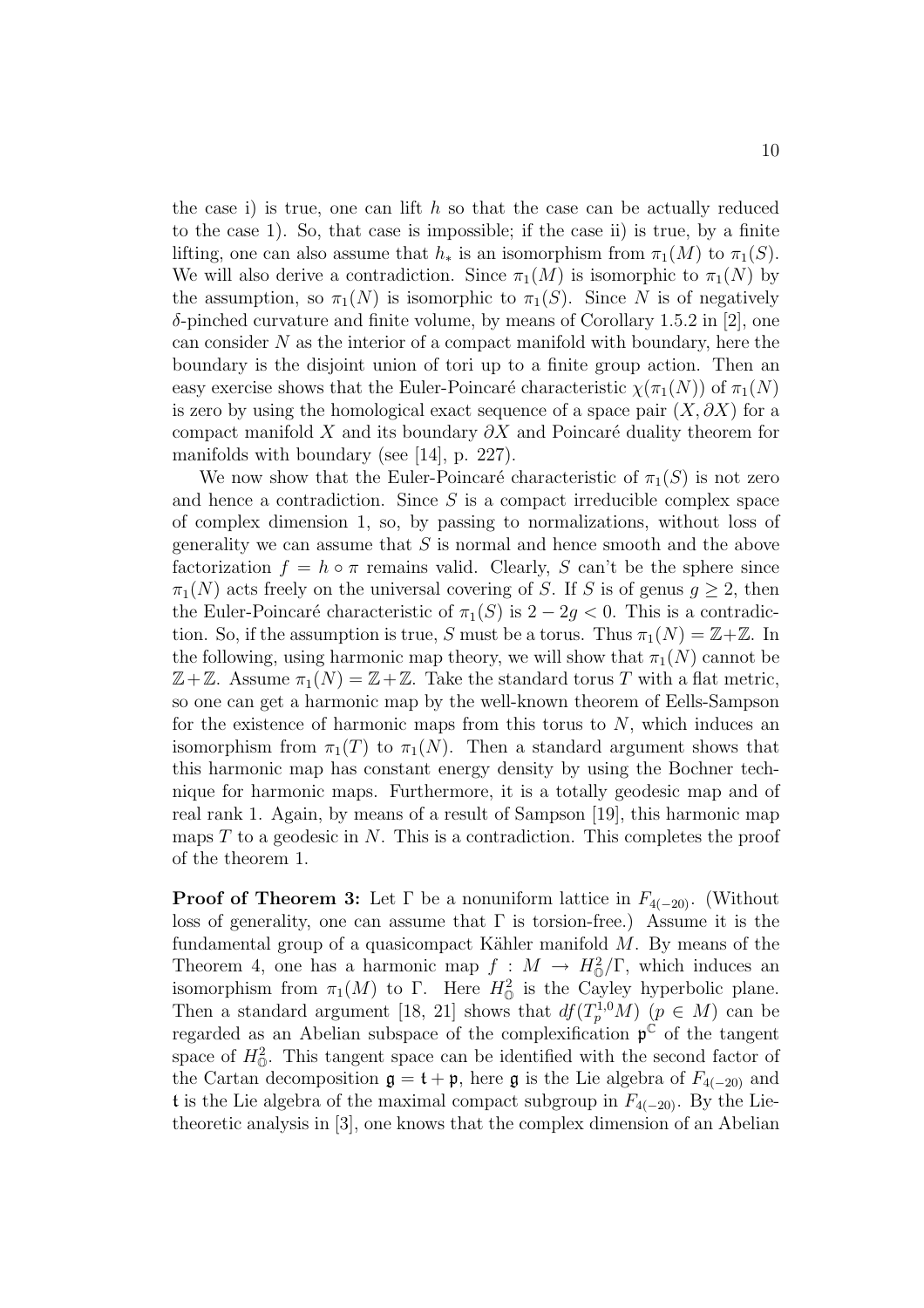subspace in  $\mathfrak{p}^{\mathbb{C}}$  is at most 2. So, we have three cases to discuss for  $df(T_p^{1,0}M)$ .<br>
(a):  $\dim_{\mathbb{C}} df(T_p^{1,0}M) = 1$ , but  $df(T_p^{1,0}M)$  has real points. So the real rank of f is 1. By a result of J. H. Sampson [1 So,  $\Gamma$  is isomorphic to the ring of integers  $\mathbb{Z}$ . This is impossible;

(b):  $\dim_{\mathbb{C}} df(T_p^{1,0}M) = 1$ , but  $df(T_p^{1,0}M)$  does not have real points. So the real rank of  $f$  is 2. Similar to the previous proof, we have a decomposition for f:  $f = g \circ h$ , here h is a holomorphic map from M to an irreducible complex space S of complex dimension 1 and  $q$  is a harmonic map. (Note that the discussion of Theorem 7.1 in [4] does not work any more in the present case.) So, the cohomological dimension of  $\pi_1$ , and hence  $\Gamma$  is at most 2. But, the cohomological dimension of  $\Gamma$  is actually 15 (see [1]). This is a contradiction;

(c):  $\dim_{\mathbb{C}} df(T_p^{1,0}M) = 2$ . Completely similar to the discussion in [3], one also has a decomposition for  $f: f = g \circ h$ , here h is a holomorphic map from  $M$  to a quotient of the two-ball of finite volume and  $q$  is a geodesic immersion. Then, the same cohomological dimension arguments show this is also impossible. This completes the proof of the theorem.

## **4 Examples of negatively** δ**-pinched manifolds which are not hyperbolic**

In this section, we will give some examples of negatively  $\delta$ -pinched manifolds of finite volume which admit no hyperbolic metric with finite volume under any smooth structure. The constructing method is from Gromov and Thurston's paper [6]. Actually, Gromov and Thurston constructed some examples of compact manifolds which admit some  $\delta$ -pinched metric, but no hyperbolic metric under any smooth structure. We only give a sketch here. For detailed constructions, the reader can refer to [6].

Consider a non-singular quadratic form  $\Phi_3$  in 4 variables  $x_2, x_3, x_4, x_5$  with coefficients in  $\mathbb Q$  and real type  $(1, 1, 1, -1)$ . Let  $\Gamma(\Phi_3)$  be the group of automorphisms of the form  $\Phi_3$  over the ring of integers  $\mathbb Z$ . It is well-known that Γ( $\Phi_3$ ) may be both cocompact and non-cocompact. We assume that Γ( $\Phi_3$ ) is cocompact. Set the quadratic forms  $\Phi_4 = (x_1)^2 + \Phi_3$  and  $\Phi_5 = (x_0)^2 + \Phi_4$ . Then one knows that  $\Gamma(\Phi_4)$  and  $\Gamma(\Phi_5)$  are non-cocompact.  $\Gamma(\Phi_3)$  ( $\Gamma(\Phi_4)$ ) respectively) can be considered as a subgroup of  $\Gamma(\Phi_4)$  ( $\Gamma(\Phi_5)$ ) respectively) and  $H^3/(\Gamma(\Phi_3))$  is a compact totally geodesic hypersurface of  $H^4/(\Gamma(\Phi_4))$ , while  $H^4/(\Gamma(\Phi_4))$  is a noncompact totally geodesic hypersurface of  $H^5/(\Gamma(\Phi_5))$ . Then, Gromov-Thurston's argument (Lemma 1.2 of [6]) can be applied to the space pairs  $(H^5/(\Gamma(\Phi_5)), D)$  and  $(H^4/(\Gamma(\Phi_4)), H^3/(\Gamma(\Phi_3)))$ , here D is a compact subset of  $H^4/(\Gamma(\Phi_4))$  containing  $H^3/(\Gamma(\Phi_3))$ . All these together give the following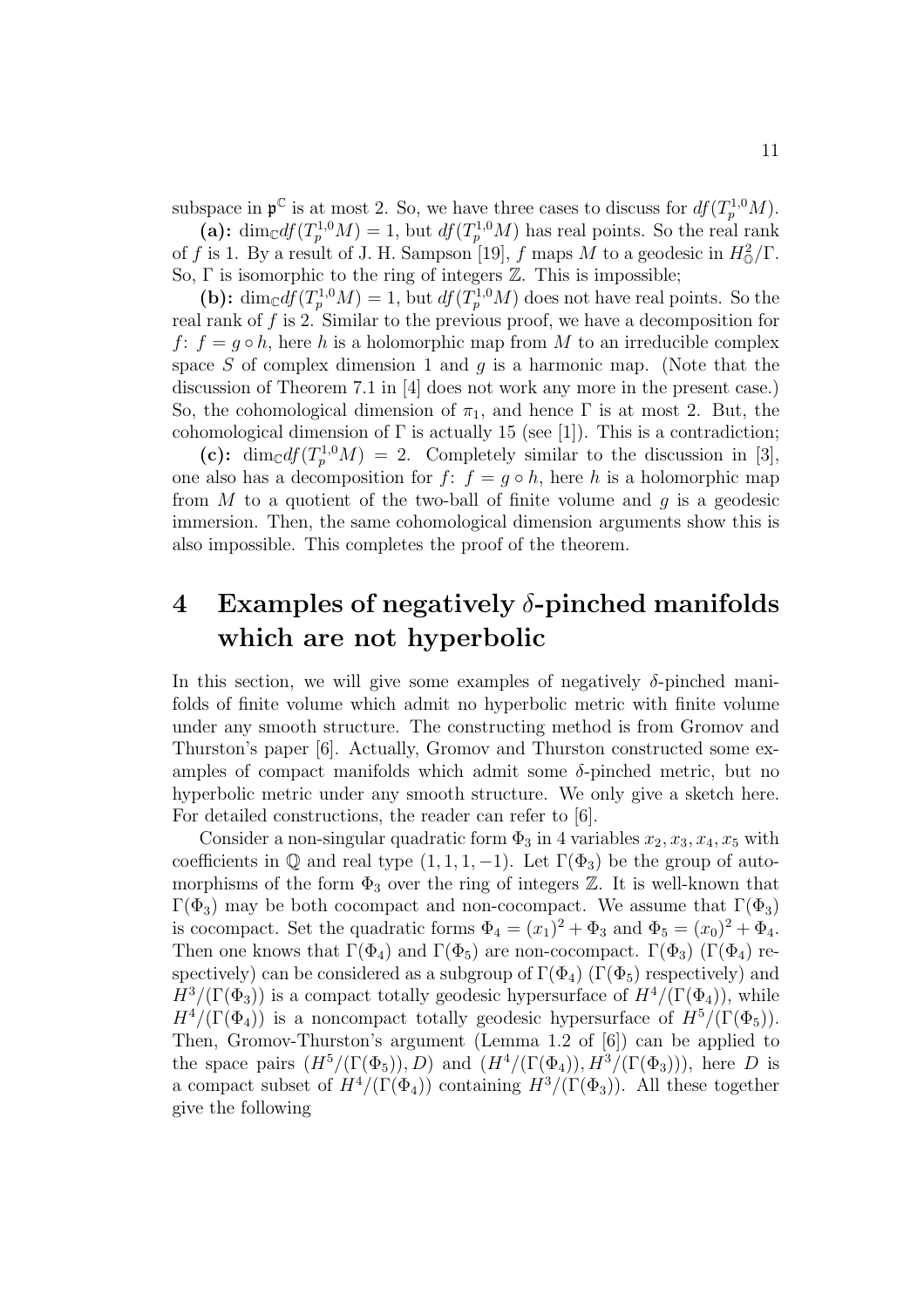12

**Theorem 6** For every ρ, there are an orientable 5-dimensional complete manifold V of constant curvature  $-1$  and finite volume and a compact totally geodesic orientable submanifold  $V'$  of codimension 2 in  $V$  such that the normal injectivity radius of  $V'$  in V is greater than  $\rho$ ; the corresponding homological class of  $V'$  in  $V$  is trivial.

Using the above constructed manifolds  $V, V'$ , one can get a  $Z_i$ -ramified covering  $V_i$  of V at V' for any positive integer i. Then, on all these ramified coverings  $\tilde{V}_i$  with the induced smooth structure, one can construct some complete negative curvature metrics  $\tilde{g}_i$  whose curvature at infinity is constant  $-1$ and of finite volume since  $V'$  is compact. Now, consider all  $V_i$  as topological manifolds and suppose that there were complete metrics  $\tilde{g}^i$  of constant curvature  $K = -1$  and finite volume on each  $V_i$  under some smooth structure of  $V_i$  (not necessarily the above induced smooth structure). The action of the cyclic group  $Z_i$  on  $V_i$  can be considered as a deck transformation action. Because the dimension of  $V_i$  is 5, by means of the Mostow-Prasad rigidity theorem due to G. Prasad [17] (for nonuniform lattices in real hyperbolic spaces), there exists an isometric action of  $Z_i$  on  $V_i$  whose fixed point set  $V''$  is homeomorphic to V' and whose quotient  $\overline{V}_i = \tilde{V}_i/Z_i$  has a natural orbifold structure with constant curvature  $K = -1$  and finite volume. Also note that no two orbifolds  $\overline{V}_i$  are isometric. On the other hand, by means of the volume estimate argument in [6], the volumes of  $\overline{V}_i$  have a uniform bound independent of i. So, Wang's finiteness theorem for locally symmetric orbifolds (see [20], Theorem 8.1), which asserts that there are at most finitely many isometric classes of  $n(\geq 4)$ -dimensional complete orbifolds  $\overline{V}$ with  $K(\overline{V}) = -1$  and  $Vol(\overline{V}) \le a$  fixed constant, implies a contradiction. Namely, there exists a positive integer  $i_0$ , such that for  $i \geq i_0$ ,  $V_i$  does not admit a complete metric of constant curvature −1 and finite volume under any smooth structure. Finally, using the arguments of §3 in [6], one can show that there exist some  $\tilde{V}_i$   $(i > i_0)$  which admit no complete metric of constant curvature  $K = -1$  and finite volume under any smooth structure, but carry some complete metrics with curvature  $-1 \leq K \leq -1 - \epsilon$  and finite volume under the induced smooth structure on  $\tilde{V}_i$  from the ramified covering of V at  $V'$  for arbitrary small positive  $\epsilon$ . Thus, combining Gromov and Thurston's examples with ours, we actually obtain the following

**Theorem 7** There exist some complete 5-dimensional topological manifolds which admit no complete metric of constant curvature  $-1$  and finite volume under any smooth structure, but carry some complete metrics with curvature  $-1 \leq K < -\frac{1}{4}$  and with finite volume under some smooth structure. In other words, there exist some groups which can be  $\pi_1$  of some complete (open or closed) 5-dimensional negatively  $\delta(>\frac{1}{4})$ -pinched manifolds of finite volume, but not a (uniform or nonuniform) lattice of  $SO(5,1)$ .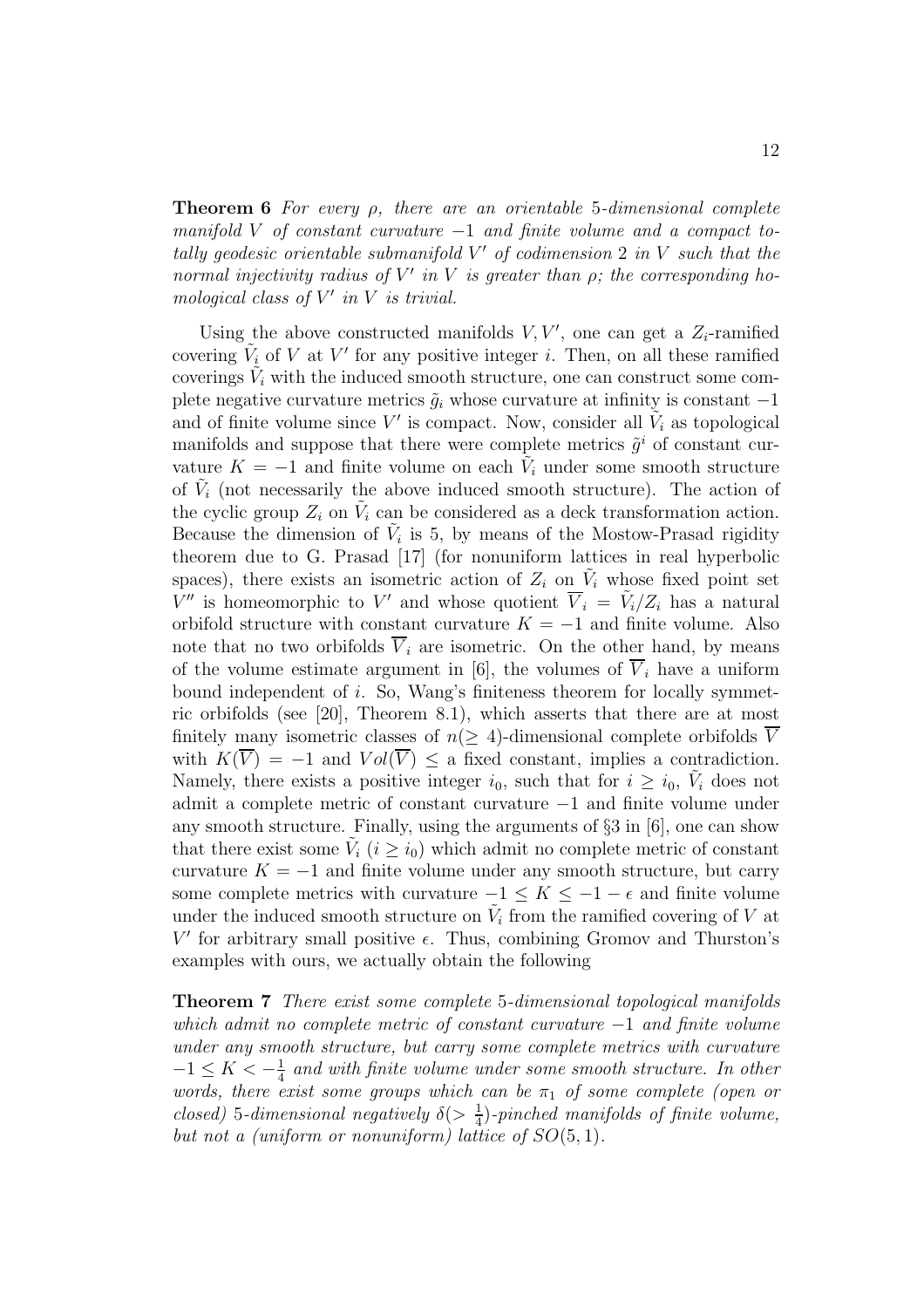**Remarks:** A simple homotopical (or cohomological dimension) argument shows that the groups in the above theorem also cannot be (uniform or nonuniform) lattices of  $SO(m,1)$  for any  $m \neq 5$ ; in addition, these examples also show that Theorem 1 is a nontrivial generalization of the theorem in [21]. A natural problem is how to characterize these groups in algebraic terms.

#### **References**

- [1] Brown, K. S.: Cohomology of groups, Graduate texts in Mathematics, **87**, Springer-Verlag.
- [2] Buser, P. and Karcher, H.: *Gromov's Almost Flat Manifolds*, Astérisque **81**, 1981.
- [3] Carlson, J. and Hernández, L.: *Harmonic maps from compact Kähler* manifolds to exceptional hyperbolic spaces, The Journal of Geometric Analysis, **1**(1991), 339-357.
- [4] Carlson, J. and Toledo, D.: *Harmonic mappings of Kähler manifolds to* locally symmetric spaces, Publ. Math. IHES, **69**(1989), 173-201.
- [5] Cornalba, M. and Griffiths, P.: Analytic cycles and vector bundles on noncompact algebraic varieties, Invent. Math., **28**(1975), 1-106.
- [6] Gromov, M and Thurston, W.: Pinching constants for hyperbolic manifolds, Invent. Math., **89**(1987), 1-12.
- [7] Hernández, L.: Kähler manifolds and  $\frac{1}{4}$ -pinching, Duke Mathematical Journal, **62**(1991), 601-611.
- [8] Jost, J. and Yau, S. T.: Harmonic maps and group representations, in:Differential Geometry and Minimal Submanifolds (B. Lawson and K. Tenenblat eds.), Longman Scientific, 1991, 241-260.
- [9] Jost, J. and Zuo, K.: Harmonic maps and Sl(r, **C**)-representations of fundamental groups of quasiprojective manifolds, J. Algebraic Geometry, **5**(1996), 77-106.
- [10] Jost, J. and Zuo, K.: Harmonic maps of infinite energy and rigidity results for representations of fundamental groups of quasiprojective varieties, J. Differential Geometry, **47**(1997), 469-503.
- $[11]$  Kaup, B: Über offene analytische Äquivalenzrelationen auf komplexen R¨aumen, Math. Ann. **183**(1969), 6-16.